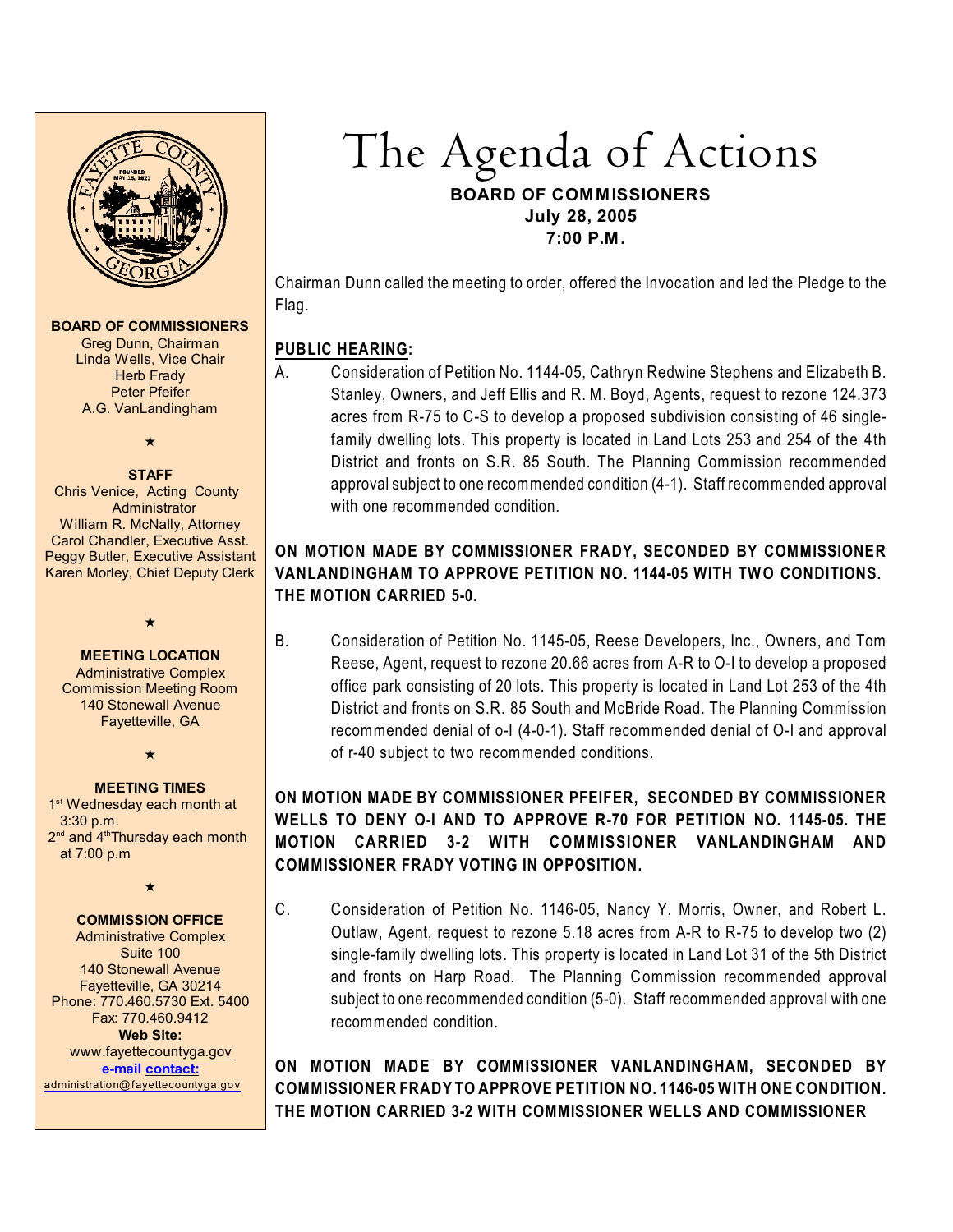**Agenda of Actions July 28, 2005 Page 2**

D. Consideration of proposed amendments to the Fayette County Zoning Ordinance regarding Article VII. Conditional Uses, Exceptions, and Modifications, B. Conditional Uses Allowed, 14. Developed Residential Recreational/Amenity Areas. The Planning Commission recommended approval (5-0).

**ON MOTION MADE BY COMMISSIONER WELLS, SECONDED BY COMMISSIONER PFEIFER TO APPROVE AMENDMENTS TO THE FAYETTE COUNTY ZONING ORDINANCE REGARDING ARTICLE VII. CONDITIONAL USES, EXCEPTIONS, AND MODIFICATIONS, B. CONDITIONAL USES ALLOWED, 14. DEVELOPED RESIDENTIAL RECREATIONAL/AMENITY AREAS. THE MOTION CARRIED 5-0.**

- E. Consideration of proposed amendments to the Fayette County Zoning Ordinance regarding Article VI. District Use Requirements, Section 6-2. EST Estate Residential District. The Planning Commission recommended approval (4-1).
- F. Consideration of proposed amendments to the Fayette County Comprehensive Plan Text and Map regarding Land Use Element, Agricultural Residential and the Land Use PlanMap Legend Agricultural-Residential (1 Unit/5 Acres). The Planning Commission recommended approval (5-0).

# **COMMISSIONER PFEIFER REQUESTED THAT ITEMS E. AND F. BE TABLED TO THE AUGUST 11, 2005 BOARD OF COMMISSIONERS' MEETING.**

# **CONSENT AGENDA: ON MOTION MADE BY COMMISSIONER WELLS, SECONDED BY COMMISSIONER VANLANDINGHAM TO APPROVE THE CONSENT AGENDA AS PRESENTED. THE MOTION CARRIED 5-0.**

- 1. Approval of request from the City of Fayetteville for the Fayette County Board of Elections to conduct the City's election scheduled for November 8, 2005 as in prior years with the City agreeing to be responsible for all costs associated with the election.
- 2. Approval to retain Mallett Consulting, Inc. to provide Project Management Services for Phase I of transportation projects funded by Fayette County Special Purpose Local Sales Tax.
- 3. Approval of a tax abatement request as recommended**.**
- 4. Approval of minutes for Board of Commissioners meetings held on July 6, 2005 and July 14, 2005.

### **PUBLIC COMMENT:**

Members of the public are allowed up to five minutes each to address the Board on issues of concern other than those items which are on this evening's agenda.

**Brenda Evans:** Brenda Evans, 195 Shamrock Drive, Fayetteville asked the Board to reconsider the time period that a person or developer must wait before reapplying for a rezoning request be changed from six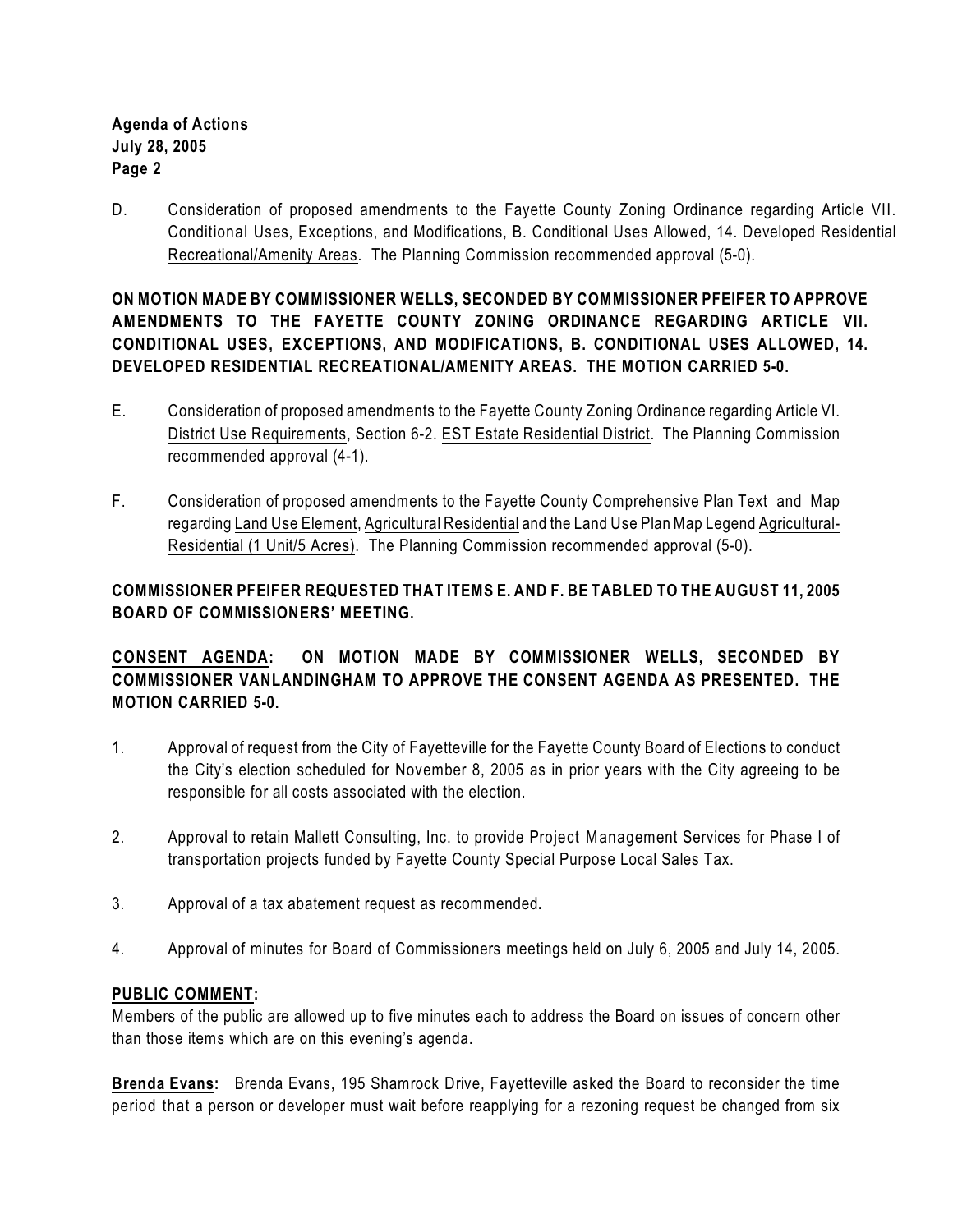**Agenda of Actions July 28, 2005 Page 3**

months to one year.

### **STAFF REPORTS:**

**PAY FOR PERFORMANCE ELEMENT:** County Administrator Chris Venice remarked that the Pay for Performance Element was part of a new Employee Appraisal System adopted by the Board on July 14<sup>th</sup>. She said this Element would allow the Board to determine the amount of money to be dedicated to performance pay each year. She said the Board had included money in the fiscal year '06 budget for merit pay under the previous evaluation system. She said it was staff's proposal for this transition year to utilize this money already in the budget identified for merit pay less 10% for this new program. She asked for the Board's consideration in approving staff's proposal.

**ON MOTION MADE BY COMMISSIONER WELLS, SECONDED BY COMMISSIONER VANLANDINGHAM TO APPROVE \$564,739.80 LESS 10% FOR PERFORMANCE PAY IN THE FY 2006 BUDGET. THE MOTION CARRIED 4-1 WITH COMMISSIONER FRADY VOTING IN OPPOSITION.**

**INTERGOVERNMENTAL AGREEMENT WITH THE CITY OF FAYETTEVILLE FOR THE DIVISION OF S.P.L.O.S.T. FUNDING:** Attorney McNally asked for the Board's consideration in authorizing the Chairman to execute the Intergovernmental Agreement with the City of Fayetteville for the division of S.P.L.O.S.T. funding.

**ON MOTION MADE BY COMMISSIONER WELLS, SECONDED BY COMMISSIONER VANLANDINGHAM TO AUTHORIZE THE CHAIRMAN TO EXECUTE THE INTERGOVERNMENTAL AGREEMENT WITH THE CITY OF FAYETTEVILLE FOR THE DIVISION OF S.P.L.O.S.T. FUNDING. THE MOTION CARRIED 5-0.**

**EXECUTIVE SESSION:** Attorney McNally requested an executive session to discuss six legal items.

Commissioner VanLandingham requested an executive session to discuss one personnel matter.

# **EXECUTIVE SESSION: ON MOTION MADE BY COMMISSIONER WELLS, SECONDED BY COMMISSIONER VANLANDINGHAM TO ADJOURN TO EXECUTIVE SESSION TO DISCUSS SIX LEGAL ITEMS AND ONE PERSONNEL MATTER. THE MOTION CARRIED 5-0.**

**LEGAL:** Attorney McNally and Chief Jack Krakeel discussed a legal item with the Board.

#### **THE BOARD TOOK NO ACTION ON THIS MATTER.**

**LEGAL:** Attorney McNally updated the Board on a legal item**.**

# **ON MOTION MADE BY COMMISSIONER WELLS, SECONDED BY COMMISSIONER VANLANDINGHAM TO AUTHORIZE ATTORNEY MCNALLY TO PROCEED IN THIS MATTER. THE MOTION CARRIED 5-0.**